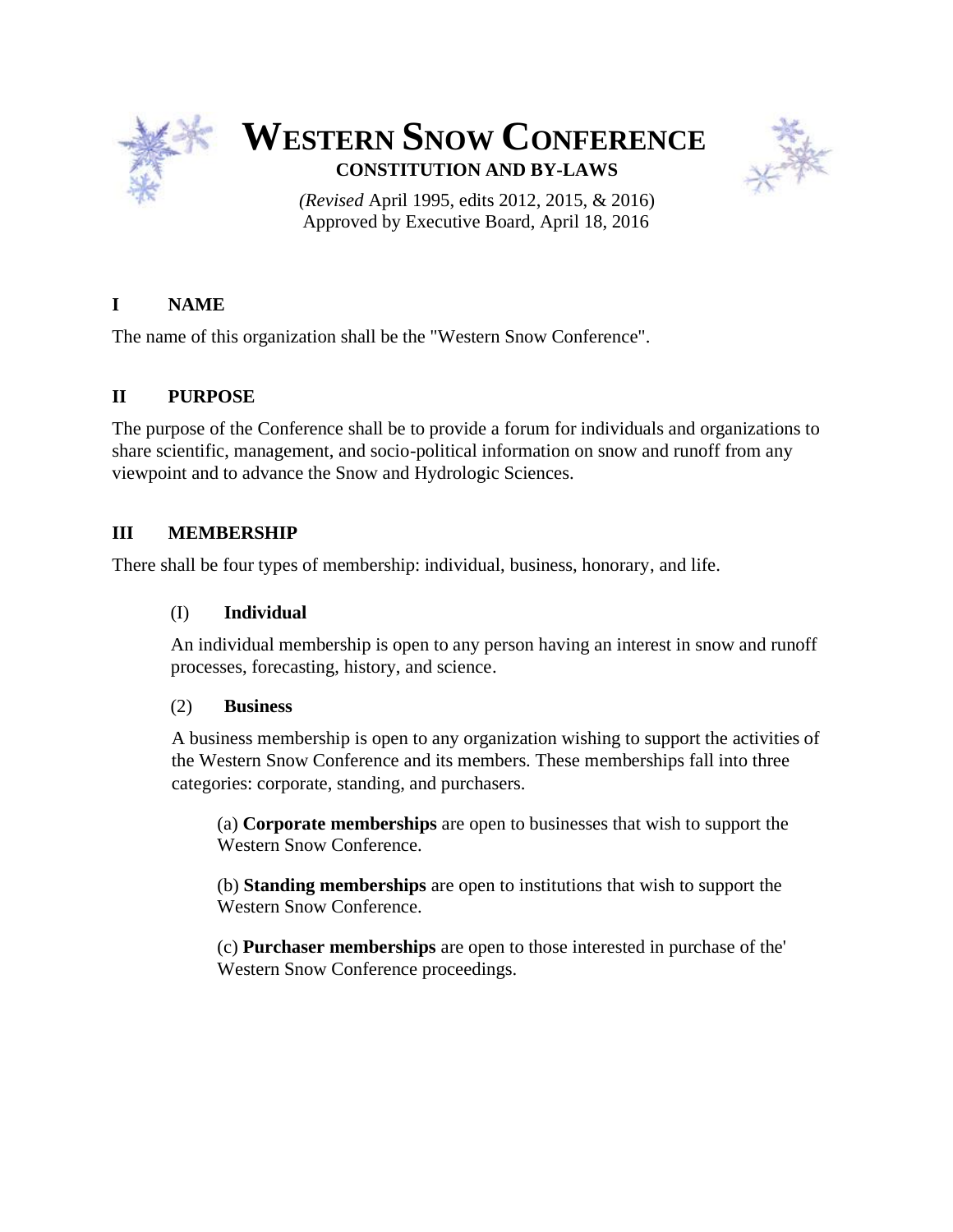## (3) **Honorary**

An honorary membership is open to any person who shall have made a distinct contribution to the Western Snow Conference or to the science of snow hydrology and streamflow forecasting. Honorary membership awards shall be recommended by the Awards Committee and shall be subject to unanimous approval by the General Chair and all four Area Chairs. Total number of honorary memberships outstanding at any calendar date shall not exceed five in number, and the membership is distinct from a Life membership. Honorary may be awarded to both long-term WSC members or nonmember who meets the above guidelines.

# (4) **Life**

A life membership is open to any member or former member of the Conference who is a past General Chair of the Conference or who has been active in the Western Snow Conference for not less than ten years and who has retired and is spending less than fifty percent of their time in gainful employment. Life membership is automatic for past General Chairs, but it must be applied for by other active members and ratified by the Executive Board at an annual meeting.

# **IV DUES**

All dues shall be payable on a fiscal year basis (January 1 - December 31) and shall be set by the Executive Committee. Annual dues shall include one copy of the Proceedings and other official Conference material. Copies for business memberships are provided as required with a minimum of one copy provided for a business membership.

Honorary and Life Members are exempt from the payment of membership dues.

# **V MEETINGS**

#### (1) **Executive Committee**

An Executive Committee meeting shall be held each year preceding the general meeting of the Conference. The General Chair or General Chair Elect, three of the four Area Chairs, and ten Area Committee members (or representatives of Area Committee Chairs or members) constitute a quorum for the transaction of any business of the Executive Committee. A minimum number for a quorum is the General Chair, three of the four Area Chairs or their designates, and at least 4 other Area Committee members in person or via teleconference. The results of discussions held at the Executive Committee meeting will constitute the items for review at the Conference general business meeting. Minutes from both the Executive and general meetings will be published in the annual Proceedings.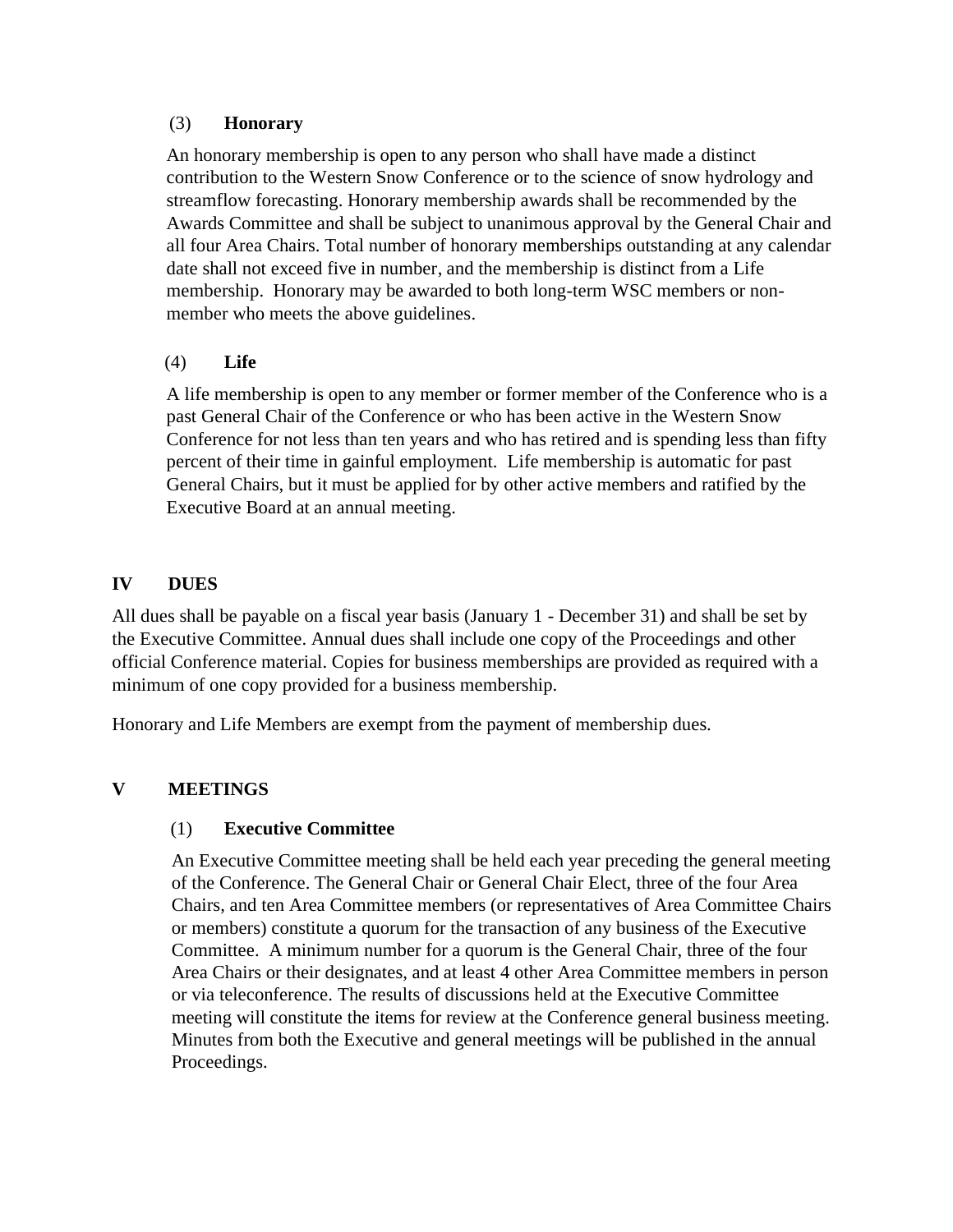# (2) **Annual Meeting**

An annual meeting of the Western Snow Conference shall be held for the presentation and discussion of reports and papers concerning snow and runoff science, as well as other related activities. This meeting shall be open to all members and interested parties. The meeting shall normally be held the third full week of April but the meeting may be changed at the discretion of the Executive Committee.

The annual meetings shall be rotated through the four areas so that all members shall have a chance to attend these meetings with a minimum of travel expense. The location of annual meetings shall be designated two years in advance and is the sole responsibility of the General Chair and the Conference Committee, but consultation with the Executive Committee during the annual meeting is advised. The Conference Committee will be responsible for local arrangements as noted in Article XIV (3).

# (3) **General Business Meeting**

A general business meeting shall be held concurrently with the annual meeting of the Conference. This meeting will include reports from the General Chair, the Secretary/Treasurer and the standing committees referred to in Article XIV, as well as items of discussion as forwarded from the Executive Committee.

# **VI ADMINISTRATION**

The administration of the Conference shall be vested in a General Chair, a General Chair-Elect, an appointed Secretary/Treasurer, and an Executive Committee of twenty members apportioned among the four areas of the United States, and the adjoining Provinces of Canada. The Executive Committee shall determine policies regarding all Conference activities, including those activities associated with the Standing Committees referred to in Article XIV.

# **VII DUTIES OF GENERAL CHAIR, GENERAL CHAIR-ELECT, AND SECRETARY/TREASURER**

# (1) **General Chair**

The General Chair shall be responsible for the administration of the Conference. The Chair shall appoint such committees as is deemed necessary for the successful accomplishment of the Conference aims. All contracts that encumber Conference funds shall be signed by the General Chair. All expenditures of funds of the Conference shall be approved by the General Chair and disbursed by the Secretary/Treasurer. The Secretary/Treasurer shall keep an accurate account thereof according to the terms of Article VII (4).

The General Chair shall preside at all meetings and shall be a member ex-officio of all committees.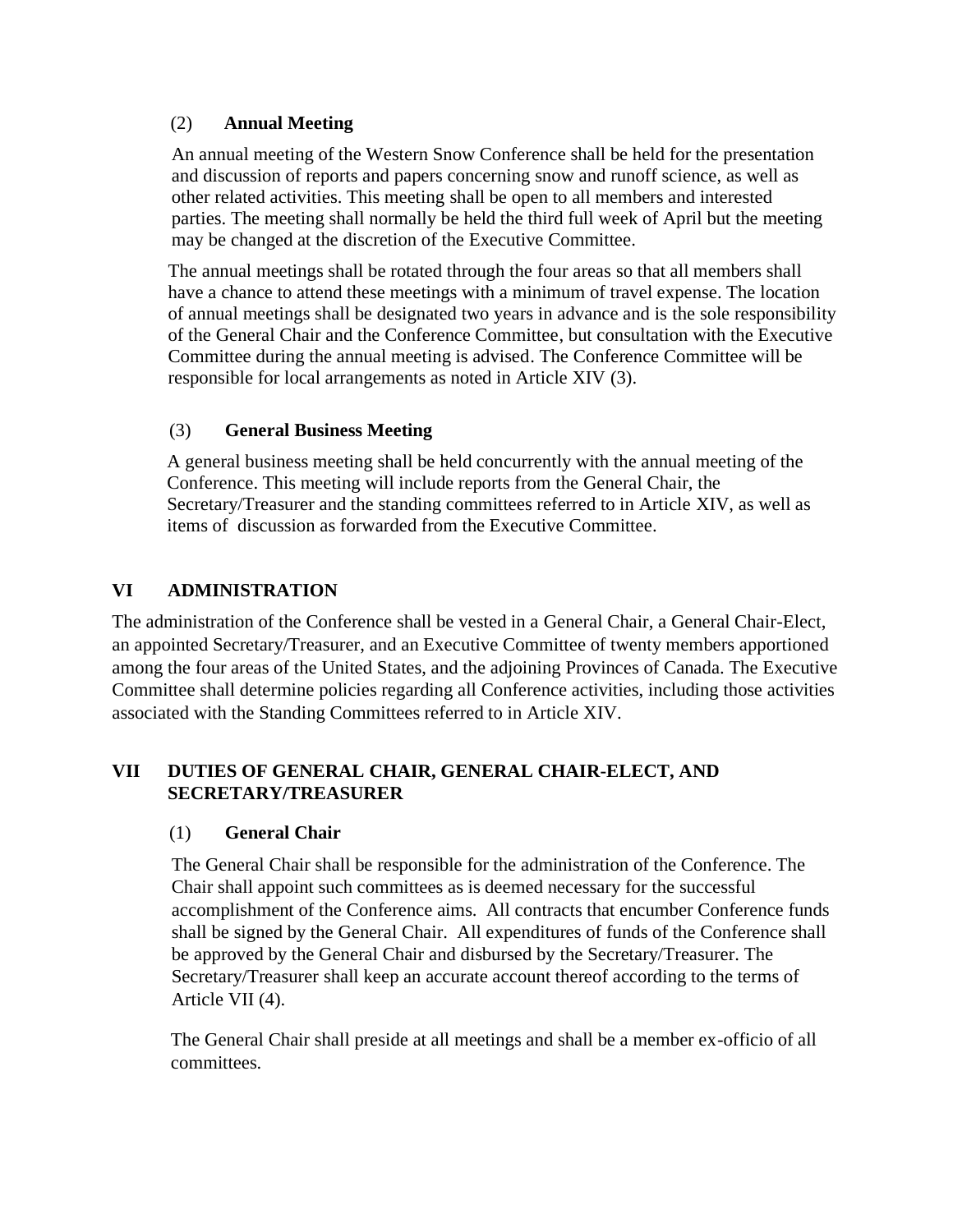# (2) **General Chair-Elect**

In the absence of the General Chair, the General Chair-Elect shall preside. The General Chair-Elect will also function as an ex-officio member of the Executive Committee and will be kept abreast of the activities of the Conference by the General Chair and the Secretary/Treasurer.

The General Chair-Elect shall succeed to the office of General Chair for the unexpired term should the office become vacant. The General Chair shall then serve the remainder of the term of office plus their own term as General Chair. The Area Chair of the area of the General Chair shall succeed to the office of General Chair-Elect for the remainder of the unexpired term. This rule shall apply even if the Area Chair has served a term as General Chair.

The accounts of the Conference may be audited by the General Chair-Elect. This audit, if performed, will be reported to the Executive Committee for review with copies provided to the membership at each annual meeting.

# (3) **Secretary/Treasurer**

The Secretary/Treasurer shall assist the General Chair in conducting the ordinary business of the Conference, including preparing general correspondence to the membership provided by the General Chair, liaising with Area Chairs and committees, and maintaining the membership and mailing list. The mailing list of the Western Snow Conference will not be distributed. The Secretary/Treasurer will collaborate with the volunteer who maintains the email lists of members, vendors, and past meeting attendees.

The Secretary/Treasurer shall be in attendance at, and shall keep the minutes of, the Executive Committee meeting and the annual General Business meeting.

The Secretary/Treasurer is responsible for operating the registration desk at the annual meeting.

The Secretary/Treasurer shall receive and process all funds of the Western Snow Conference, including conference dues and Annual Conference fees, as well as those funds mailed to the corporate address or website. The Secretary/Treasurer shall record all funds received and disbursed using recognized bookkeeping methods. The Secretary/Treasurer shall supply financial reports to the General Chair within 90 days after the annual meeting and other times as appropriate to the transacting of business.

The Secretary/Treasurer, with the approval of the General Chair, shall provide the Publication Committee with sufficient funds to conduct the ordinary business of the Conference.

The Secretary/Treasurer shall document procedures used to maintain and operate the bookkeeping and tax records of the Western Snow Conference.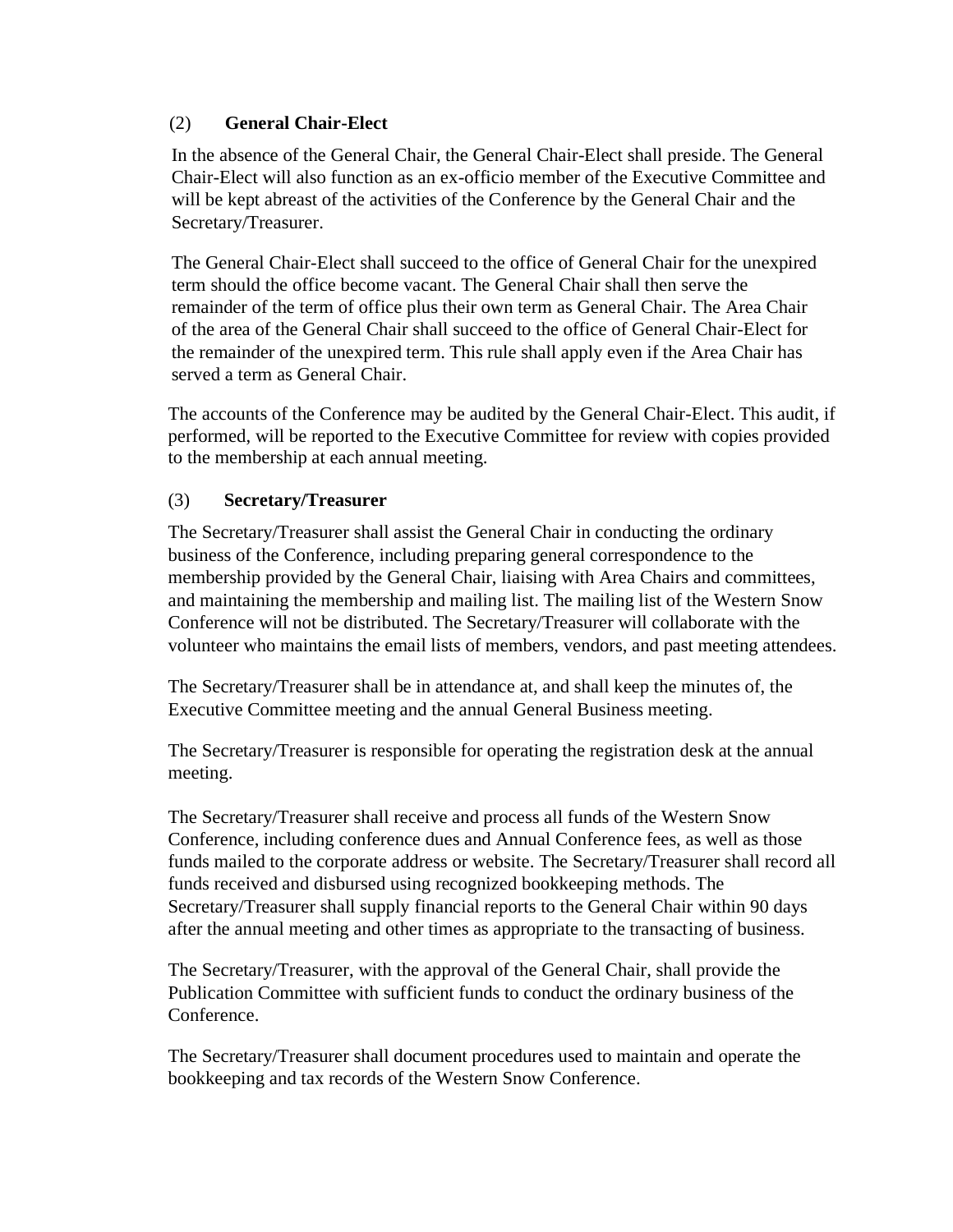# **VIII EXECUTIVE COMMI'ITEE**

## (1) **Elected Members**

The total number of members on the Executive Committee shall not normally exceed twenty, and shall not normally have more than five from any one area. In the event of a tie in an area's election results the Executive Committee may choose to either have the members of the current Executive Committee from that area decide on the individual to serve or the Executive Committee may chose to have an extra member for that term only. If any area should have a vacancy for any reason, the General Chair, with the advice and consent of the incumbent Committee members for the said area, may by appointment from within the area fill the vacancy until the next election.

# (2) **Appointed Members**

The appointed Secretary/Treasurer shall be entitled to vote with the members of the Executive Committee in passing of items related to the business of the Conference.

# (3) **Past General Chairs**

All past General Chairs shall be ex-officio members of the Executive Committee and shall be in addition to the twenty duly elected members. They may vote on all Conference matters, and may continue to serve as long as they wish.

# **IX ZONING**

For election and assembly purposes, the Conference shall be divided into four areas as follows:

# (1) **North Continental Area**

North Continental Area is comprised of Montana, Wyoming, Idaho, Alberta and the provinces to the east of the Continental Divide.

#### (2) **South Continental Area**

South Continental Area is comprised of Colorado, Utah, New Mexico, and the states to the east of the Continental Divide including any membership from outside of the United States and Canada.

## (3) **South Pacific Area**

South Pacific Area is comprised of California, Nevada, Arizona, and the Pacific Islands.

#### (4) **North Pacific Area**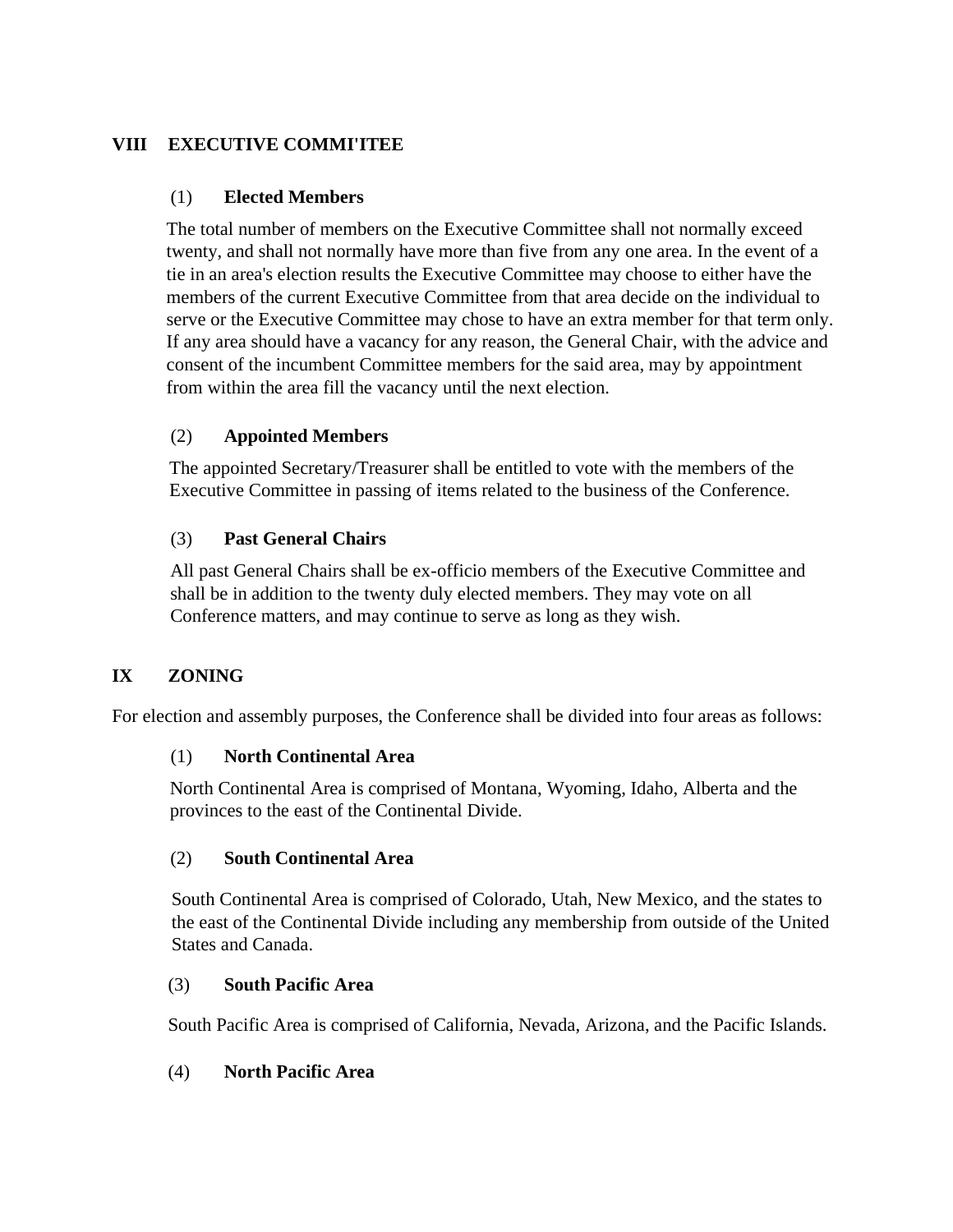North Pacific Area is comprised of Oregon, Washington, British Columbia and Alaska.

# **X NOMINATION**

# (1) **Executive Committee Members**

Preceding each election for Executive Committee members, the Chair of each Area Committee shall, with the consent of the majority of members of the concerned Area Committee, name to the General Chair up to eight members of the Conference in that area, who, together with the others similarly chosen, shall constitute the nominees for the four areas.

# (2) **General Chair-Elect**

Candidates for General Chair-Elect shall be nominated by the members of the Executive Committee of the Area in rotation and provided to the Area Chair of that area. The members of the Executive Committee from that area will then decide on the individual to be presented to the Executive Committee as the area's nominee for General Chair-Elect.

The order of rotation shall be the North Continental, South Continental, South Pacific, and North Pacific. Candidates for the position as General Chair-Elect shall be selected from:

a) members of the current Executive Committee;

b) former members of the Executive Committee who have served two or more terms on the Executive Committee; and

c) members of the Conference who have served as Chair of a standing committee of the Western Snow Conference for the equivalent of two or more terms of the Executive Committee.

Potential candidates must reside in the area which presents the nomination and shall have an active interest in the current affairs of the Conference.

# **XI ELECTIONS AND APPOINTMENTS**

# (1) **Executive Committee**

An election shall be held once every two years. The four Area Chairs shall place the names of nominees to the Executive Committee on a ballot and distribute it along with a brief biography of each candidate to all dues-paying members in their area. The five who receive a plurality of the total votes shall be declared elected. In addition, the person receiving the most votes in each area, if willing to serve, shall be declared the Chair of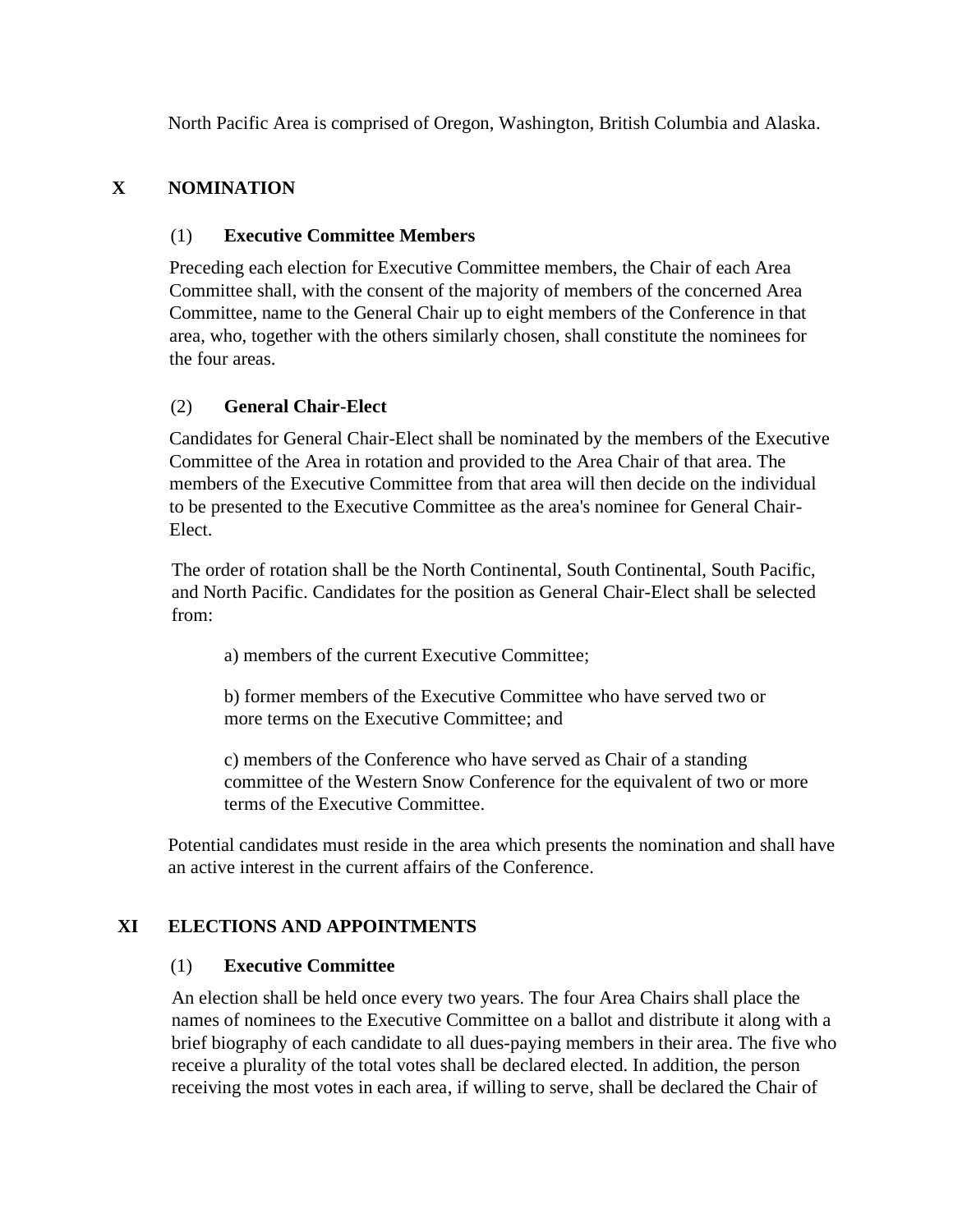the Executive Committee for that area. If the person with the most votes is not willing to serve, the elected Area members will select a Chair by consensus.

Elections shall be held eight to ten weeks before the date of the annual meeting in evennumbered years. The ballot itself shall be conducted by email and will only be sent to individuals who have attended a meeting of the Western Snow Conference in the last 5 years.

If an Area has too few members to hold an election, or elections are deemed impractical by the Area Chair and the standing members of the Executive Committee of an Area, then the Area Chair may solicit volunteers from the most active Area members and thereby fill the slate of Area Executive Board members.

# (2) **General Chair-Elect**

The General Chair-Elect shall be elected by the Executive Committee at the annual Executive Committee meeting in even-numbered years and will become the General Chair at the end of the two-year term as General Chair-Elect.

# (3) **Secretary/Treasurer**

The Secretary/Treasurer shall be appointed by the General Chair in office with the consent of not less than two-thirds of the members of the Executive Committee present at the Executive Committee meeting.

# **XII TERM OF OFFICE**

# (1) **Executive Committee**

The term of all elected or appointed officials of the Western Snow Conference, with the exception of the Treasurer, shall be two years. The number of consecutive two-year terms that any member of the Executive Committee may serve is limited to four terms. Following a two-year break: in service a member may again be eligible for nomination to the Executive Committee. The term of office of the Executive Committee shall begin at the start of the Executive Committee meeting in the even-numbered years. Ex-officio members may continue to attend for as long as they wish to remain involved.

# (2) **General Chair**

The General Chair shall be limited to one term in office except as provided in Article VII. The term of office of the General Chair shall begin at the close of the annual meeting in the even-numbered years.

# (3) **General Chair-Elect**

The term of office of the General Chair-Elect shall begin at the close of the meeting in the even-numbered years after recognition by the new General Chair.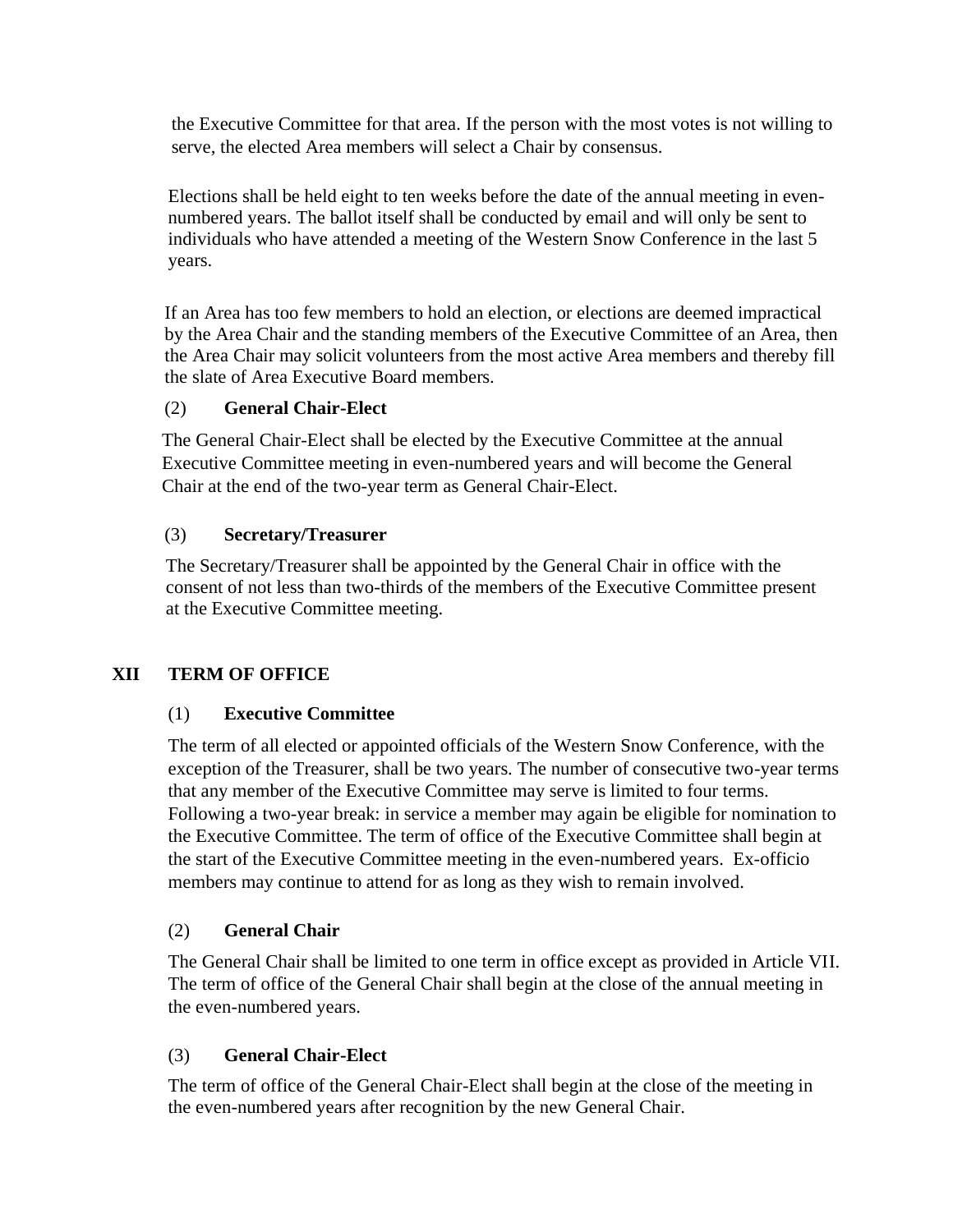## (4) **Secretary/Treasurer**

The Secretary/Treasurer shall be appointed for a two-year term beginning at the close of the annual business meeting at the expiration of the term of the previous Secretary/Treasurer. The Secretary/Treasurer may, at the discretion of the General Chair, serve up to five terms if he/she is willing.

# **XIII REFERENDUMS**

A referendum of any proposal maybe initiated by the General Chair, three members of the Executive Committee, or ten members at large. The voting on any question, including removal of officers, shall be conducted by the General Chair among the eligible voters, except that if the removal of the General Chair is proposed, the General Chair-Elect shall conduct the voting among members of the Executive Committee. A court consisting of the General Chair, the General Chair-Elect, and the four Area Chairs or their designees shall consider any dispute on procedure and its decision shall be final.

# **XIV STANDING COMMITTEES**

# (1) **Publications Committee**

The execution of the directions of the Executive Committee, subject to the terms in Article VI, will be vested in a permanent Publications Committee including an Editor and a Documents Manager.

# a) *Editor*

The Editor will coordinate all publications of the Western Snow Conference. The editor will review all papers submitted for publication to ensure compliance with the Executive Committee publication policy. The Editor will also prepare a foreword and dedication, a table of contents, collate the proceedings for publication, and serve as the contact between the printer and the Conference.

#### b) *Documents Manager*

The Documents Manager will assist the Editor with the distribution of the proceedings. The Documents Manager shall distribute all mailings of the Conference through its permanent mailing location.

The Proceedings of the annual meeting shall be published each year and distributed to all dues-paying members. A copy of each publication of the Conference shall be mailed free of charge to each Honorary or Life member. At the General Chair's discretion, institutions may be designated to receive a